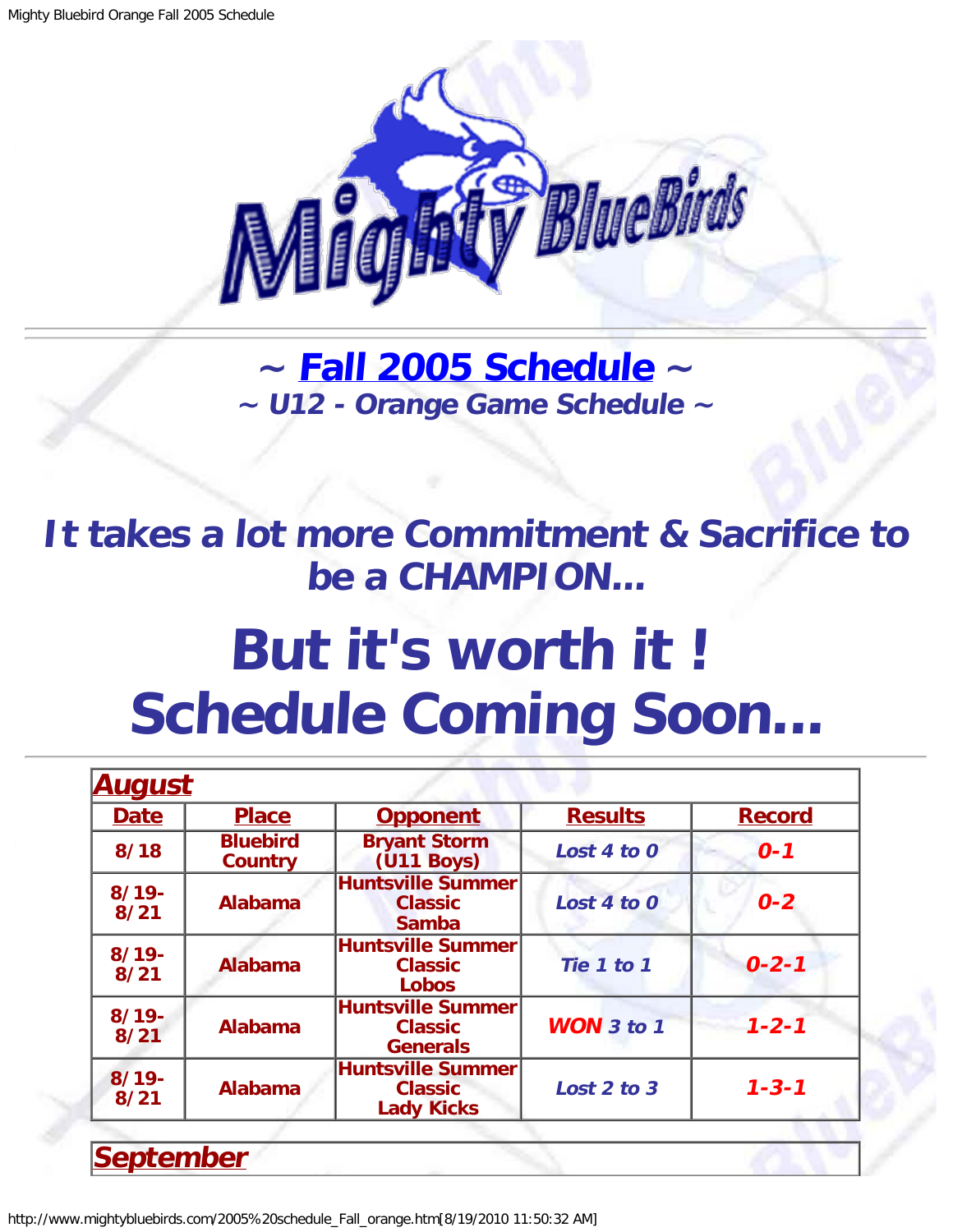| <b>Date</b>      | <b>Place</b>                      | <u>Opponent</u>                                                                   | <b>Results</b>      | <b>Record</b> |
|------------------|-----------------------------------|-----------------------------------------------------------------------------------|---------------------|---------------|
| 9/6              | <b>Bluebird</b><br><b>Country</b> | <b>Bryant Blue</b><br>Thunder                                                     | Tie 1 to 1          | $1 - 3 - 2$   |
| 9/14             | <b>Bluebird</b><br><b>Country</b> | <b>ASC Inferno</b><br>$(U11$ Boys)                                                | Lost 0 to 3         | $1 - 4 - 2$   |
| 9/21             | <b>Bluebird</b><br><b>Country</b> | Conway                                                                            | Lost 1 to 3         | $1 - 5 - 2$   |
| $9/23 -$<br>9/25 | <b>Little Rock</b>                | <b>Capital City</b><br><b>Classic</b><br><b>NWA</b>                               | <b>WON</b> 4 to $2$ | $2 - 5 - 2$   |
| $9/23 -$<br>9/25 | <b>Little Rock</b>                | <b>Capital City</b><br><b>Classic</b><br><b>Bryant Blue</b><br><b>Thunder</b>     | Lost 0 to 1         | $2 - 6 - 2$   |
| 10/1             | Nashville,<br><b>TN</b>           | <b>Adidas United</b><br><b>Cup of</b><br><b>Champions</b><br><b>Thoroughbreds</b> | Lost 0 to 9         | $2 - 7 - 2$   |
| 10/1             | Nashville,<br><b>TN</b>           | <b>Adidas United</b><br><b>Cup of</b><br><b>Champions</b><br><b>Lady Kicks</b>    | Lost 0 to 5         | $2 - 8 - 2$   |
| 10/2             | Nashville,<br>ΤN                  | <b>Adidas United</b><br><b>Cup of</b><br><b>Champions</b><br><b>TUSC</b>          | Lost 0 to 4         | $2 - 9 - 2$   |

| October     |                                   |                                                |                   |               |
|-------------|-----------------------------------|------------------------------------------------|-------------------|---------------|
| <b>Date</b> | <b>Place</b>                      | Opponent                                       | <b>Results</b>    | <b>Record</b> |
| 10/5        | Conway                            | Conway                                         | Lost 1 to 4       | $2 - 10 - 2$  |
| 10/9        | <b>Bryant</b>                     | <b>Bryant</b><br><b>Blue</b><br><b>Thunder</b> | Lost 1 to 7       | $2 - 11 - 2$  |
| 10/10       | <b>Bluebird</b><br><b>Country</b> | <b>ASC U-11</b>                                | <b>WON</b> 5 to 1 | $3 - 11 - 2$  |
| 10/17       | <b>Bluebird</b><br>Country        | <b>LRFC U11</b><br><b>Boys</b>                 | Lost 2 to 3       | $3 - 12 - 2$  |
| 10/22       | <b>Russellville</b>               | <b>Russellville</b><br><b>Hurricanes</b>       | Lost 1 to 3       | $3 - 13 - 2$  |
| 10/22       | <b>LRFC</b>                       | <b>LRFC</b>                                    | Lost 0 to 7       | $3 - 14 - 2$  |

| <b>November</b>  |                    |                               |                       |               |
|------------------|--------------------|-------------------------------|-----------------------|---------------|
| <b>Date</b>      | <b>Place</b>       | <b>Opponent</b>               | <b>Results</b>        | <b>Record</b> |
| $11/4 -$<br>11/6 | <b>Little Rock</b> | <b>CASA</b><br><b>ASC</b>     | Tie 2 to 2            | $3 - 14 - 3$  |
| $11/4 -$<br>11/6 | <b>Little Rock</b> | <b>CASA</b><br><b>Express</b> | <b>WON</b> $2$ to $0$ | $4 - 14 - 3$  |
| $11/4 -$<br>11/6 | <b>Little Rock</b> | <b>CASA</b><br>Lightning      | <b>WON</b> $2$ to $1$ | $5 - 14 - 3$  |
| $11/4-$<br>11/6  | <b>Little Rock</b> | <b>CASA -</b><br>Semi Final   | Lost 0 to 4           | $5 - 15 - 3$  |

http://www.mightybluebirds.com/2005%20schedule\_Fall\_orange.htm[8/19/2010 11:50:32 AM]